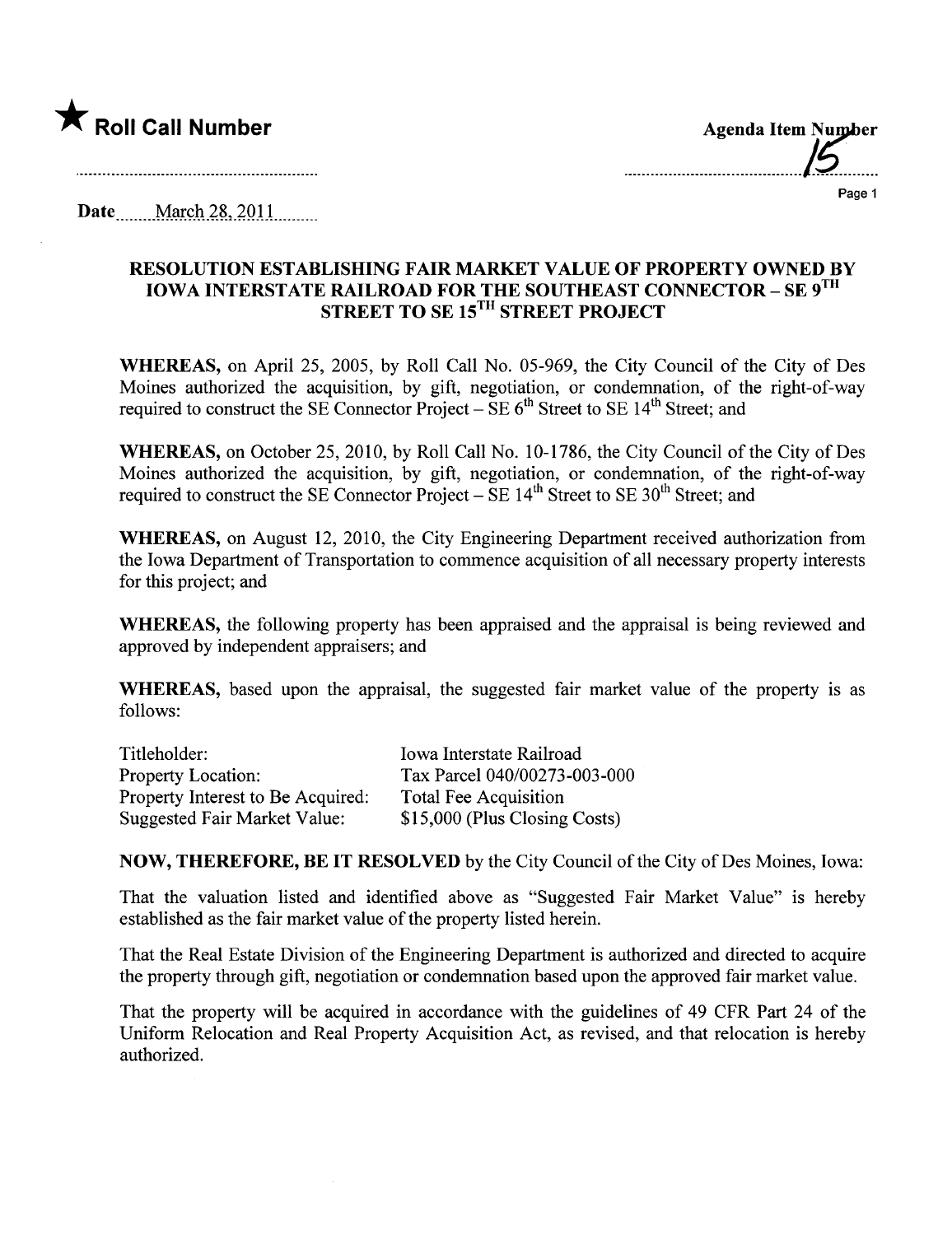

| <b>Agenda Item Number</b> |
|---------------------------|
|                           |
|                           |

 $\cdots$ 

Page 2

**Date** March 28, 2011

If the property owner agrees to convey the property to the City in an amount based on the established fair market value, including an approved administrative settlement, or if a condemnation award is based on the established fair market value or falls within an approved settlement amount, the Finance Director is authorized and directed to issue checks in the amounts necessary to carry out this transaction and to pay any unforeseen additional costs certified by the Legal Department and the Engineering Department; the Real Estate Division Manager is authorized and directed to complete this transaction in accordance with standard real estate practices and state law requirements.

That the Real Estate Division of the Engineering Department is directed to obtain the Legal Department's review and approval of all closing documents prior to closing.

That the City Clerk is hereby authorized and directed to endorse upon the real estate documents listed above the approval and acceptance of this Council, the Mayor is authorized and directed to sign all necessary real estate documents, and the City Clerk is further authorized and directed to deliver the aforementioned documents to the Real Estate Division Manager, who shall proceed to closing in accordance with standard real estate practices.

That the Real Estate Division Manager is hereby authorized and directed to execute Maintain Vacancy Agreements and Rental Agreements, if necessary.

(Council Communication No. 11- $/72$ )

Moved by to adopt.

| APPROVED AS TO FORM: |              |
|----------------------|--------------|
|                      | lenna KChank |
|                      |              |
|                      |              |

Glenna K. Frank, Assistant City Attorney

| -- |
|----|
|----|

| <b>COUNCIL ACTION</b> | <b>YEAS</b> | <b>NAYS</b> | <b>PASS</b> | <b>ABSENT</b>   | <b>CERTIFICATE</b>                                                                                   |
|-----------------------|-------------|-------------|-------------|-----------------|------------------------------------------------------------------------------------------------------|
| <b>COWNIE</b>         |             |             |             |                 |                                                                                                      |
| <b>COLEMAN</b>        |             |             |             |                 | I, DIANE RAUH, City Clerk of said City hereby                                                        |
| <b>HENSLEY</b>        |             |             |             |                 | certify that at a meeting of the City Council of<br>said City of Des Moines, held on the above date, |
| <b>GRIESS</b>         |             |             |             |                 | among other proceedings the above was adopted.                                                       |
| <b>MAHAFFEY</b>       |             |             |             |                 |                                                                                                      |
| <b>MEYER</b>          |             |             |             |                 | IN WITNESS WHEREOF, I have hereunto set my                                                           |
| <b>MOORE</b>          |             |             |             |                 | hand and affixed my seal the day and year first<br>above written.                                    |
| <b>TOTAL</b>          |             |             |             |                 |                                                                                                      |
| <b>MOTION CARRIED</b> |             |             |             | <b>APPROVED</b> |                                                                                                      |
|                       |             |             |             | Mayor           | City Clerk                                                                                           |